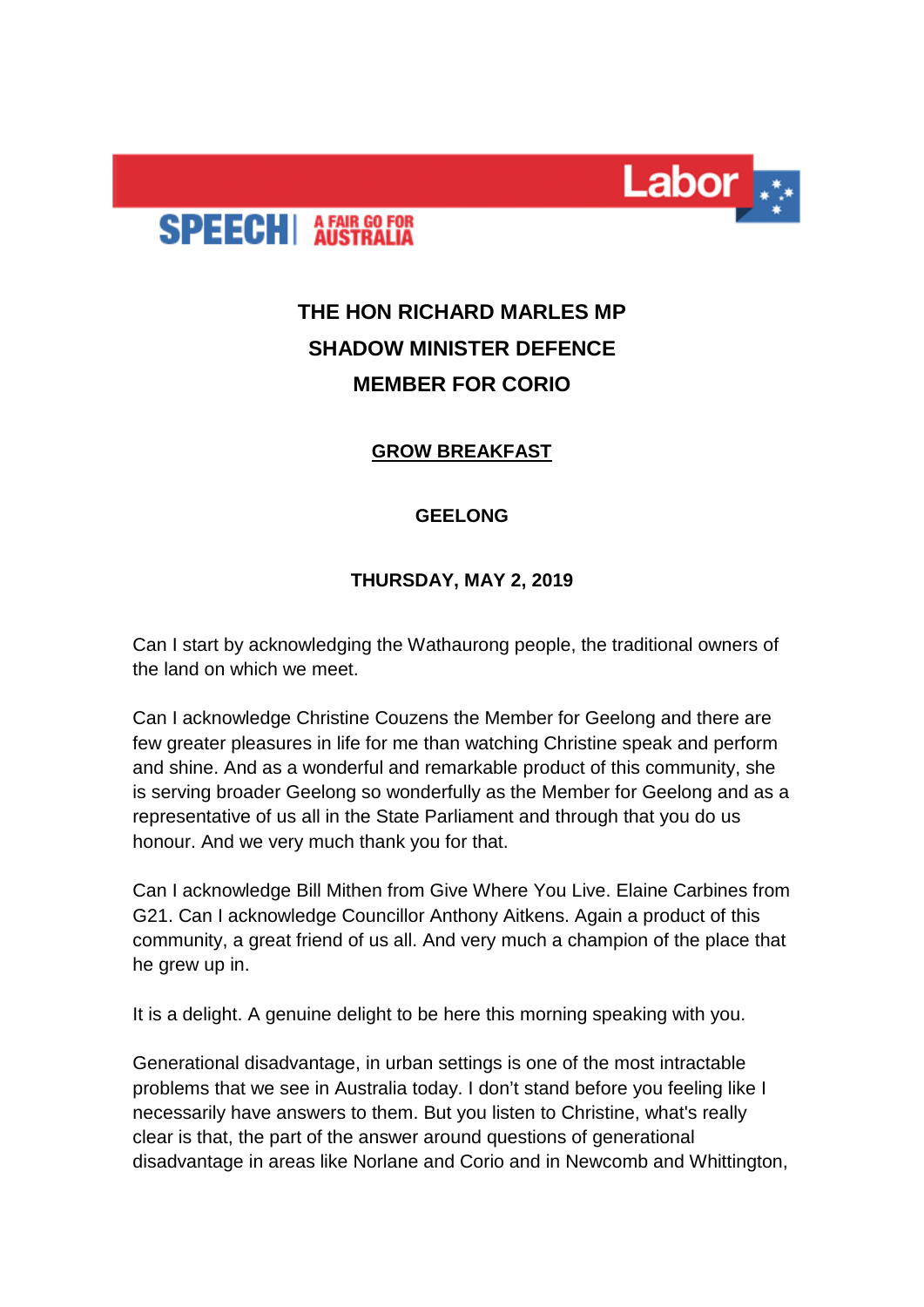is in fact to champion them. To acknowledge the wonder of those communities and not to talk them down. And I think we can all be, in looking for answers and trying to diagnose problems, be guilty of at times, speaking down to communities and talking of them in a way which does create a stigma. And that's a really important message.

It is critical though that we find answers. Because it seems to me the idea that in the context of generational unemployment for example that, a person losing their job in the late 70s is having an impact on their grandchild in 2019, feels profoundly unfair.

It speaks to an idea that the postcode in which you were born is determining your outcomes, irrespective of what then occurs in your life. And it feels like, in the worst case scenario we are on the verge of potentially leaving people behind. Which if we did, would be the first time in our nation's history that, that's been the case.

Actually it's something which has characterised our country. Relative to the United States, relative to the old world countries of Europe, that we have not left people. That intrinsic to the idea of the Australian project is that we bring everyone along with us.

So this actually deeply matters. It matters not just for the people here in Norlane and Corio and it's not unique to here. There are other examples of an around Australia but it matters to the integrity of the nation of which we are all citizens.

Back in 2007, John Eren and I held a summit around employment in the north. And with a simple idea of trying to connect the economic opportunities of the north with the people who live in the north, we came up with Northern Futures.

Northern Futures is not a systemic answer to unemployment in the north. But it has over the period since then changed hundreds of lives. But it is a really important initiative.

Systemic answers to this lie in proper funding of our schools. It lies in decent access to our health system. It obviously lies in the structure of our welfare system. But it's more than that as well. There's a sort of intangible, which we need to bring to the equation, if we are actually going to change realities. And it seems to me that that intangible is the making of the decisions that we care. That as a nation we care. That this is not a set of circumstances that we are going to allow to play out. That we will change it. It's actually at that point, why I think GROW is such a wonderful initiative.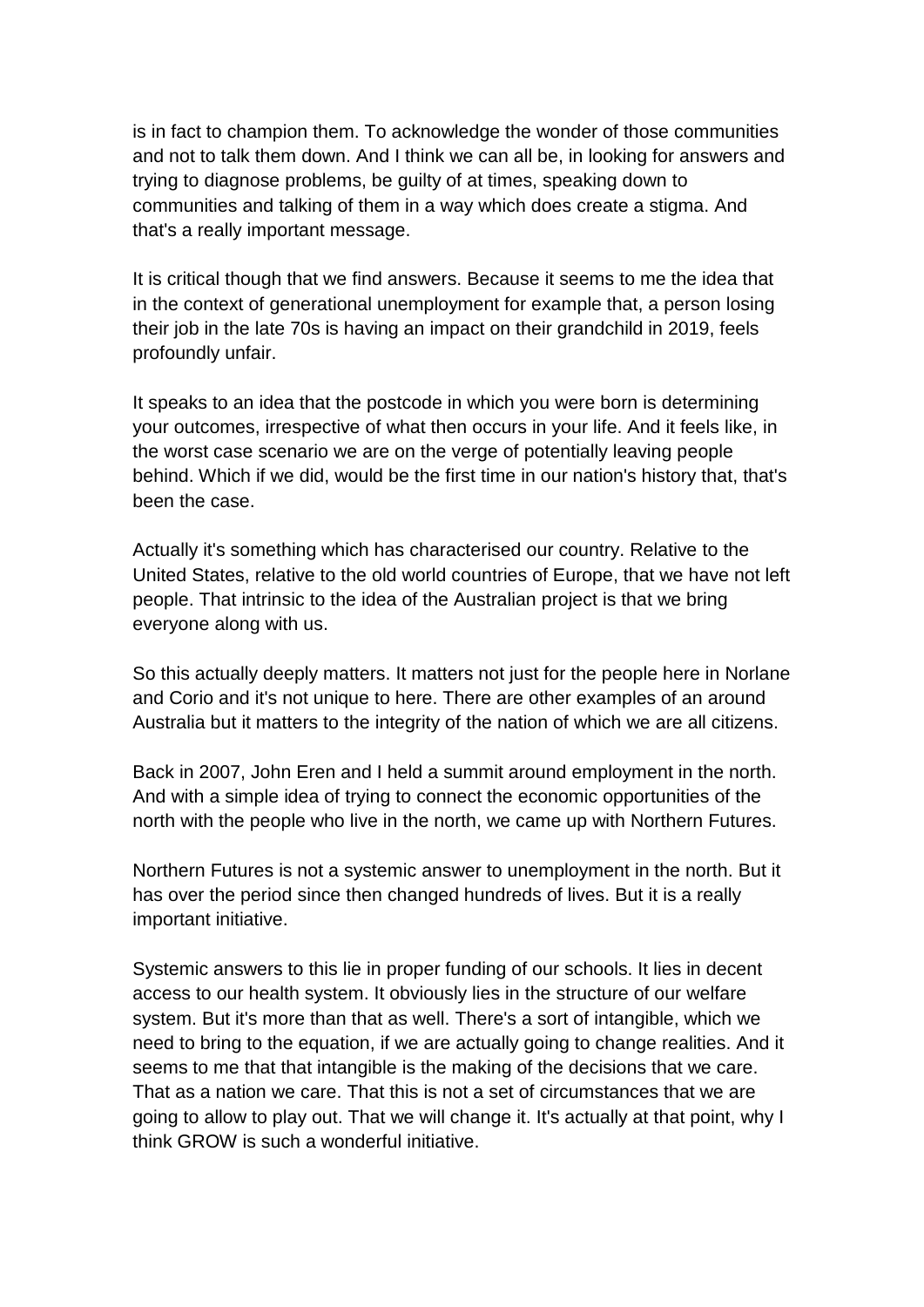GROW is fantastic in terms of the substantive ideas. Procuring from places of disadvantage. Social investment focusing on the north and yes connecting economic opportunities of the north with the people who live in it. Great substantive ideas, but what underpins it, is a decision to care. Because this is not government architecture, it is a community based initiative.

This is a decision from the entire Geelong community. People who don't necessarily live in Norlane and Corio. People who live in Newtown. That disadvantage here is something to do with all of us. And that as a city we are going to make a decision that we do care and that we are not going to allow this to play out.

And as an organic community initiative, it is genuinely wonderful.

Those certificates that we're about to hand out today which are a number in a series of certificates, are decisions by companies that they care and they are not going to allow this to play out.

And so with that in mind it is just a delight for me to be able to say to you today that if a Shorten Labor Government were to be elected in a few weeks time, we will commit two million dollars to the work of GROW.

We hope it's a significant and important commitment, in terms of enabling GROW to do what it does. But at the end of the day, and Christine knows this and Anthony knows this as well, those of us who are serving in public office, from time to time we get to direct traffic and it is nice to be at a stand up and announce contributions such as I have today.

But really the people who have made the difference, the work that's actually being done, is not us, it's you. It's the people making the commitments today. It's the thinking which gave rise to GROW. It's the decision of everyone in this room to care.

And in making that decision and in the wonderful initiative which is GROW there is actually real hope. I think, real hope. That in a place like Geelong because of the community spirit which we have in a place like Geelong, this is as likely as any place in Australia to be able to crack the nut of the issue of generational disadvantage in our nation.

You know I think there is as much a chance of resolving the issue here in Geelong first as there is any other place in Australia. The fact that GROW is now being rolled out by the State Government in many other places speaks to that idea.